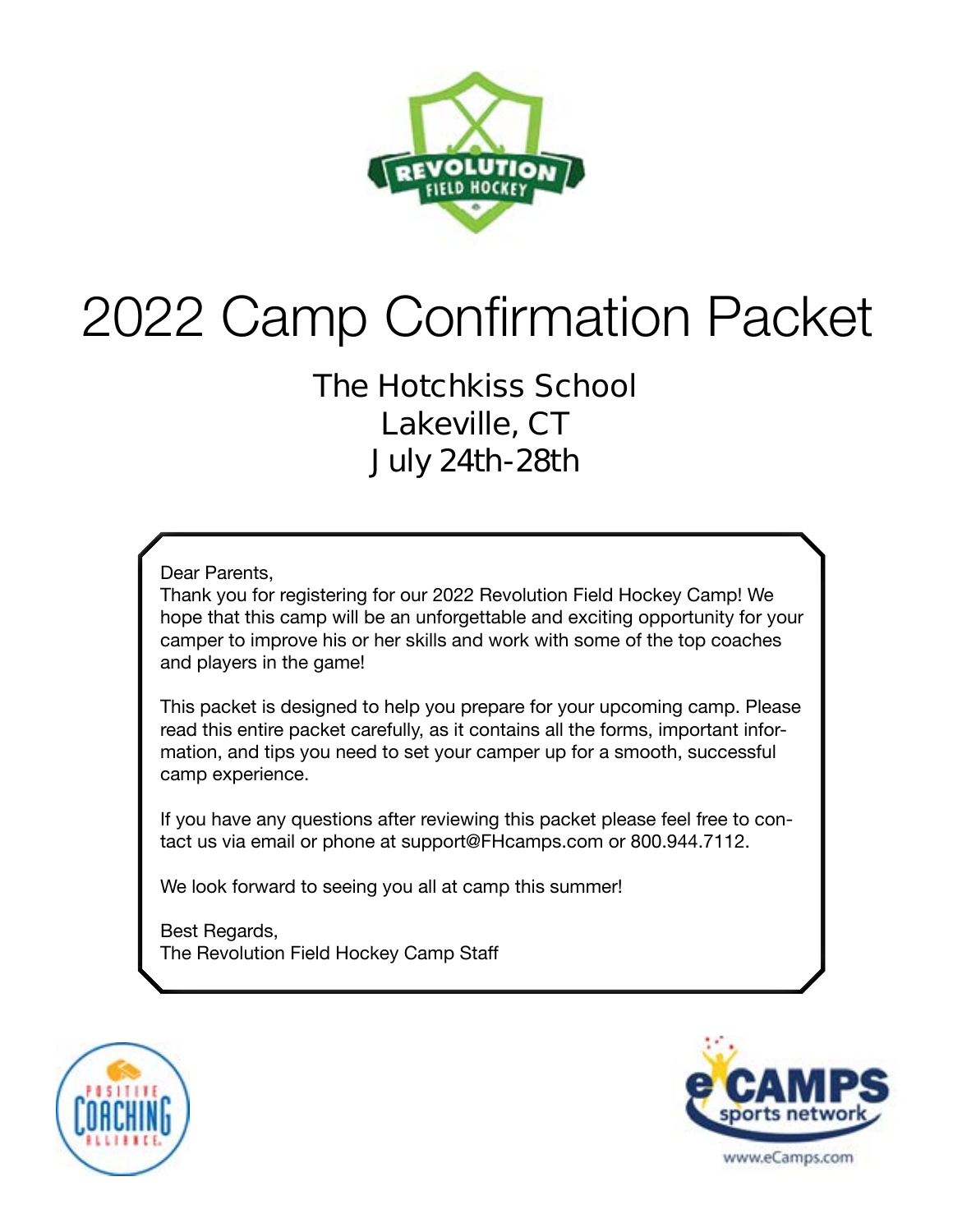## **2022 Revolution Field Hockey Camp**



#### Our Mission

The Revolution Field Hockey Camps were developed to provide young athletes with the opportunity to become better field hockey players by providing instruction from the top coaches in a positive and fun atmosphere.

#### Health and Safety

#### Cancellation Policy

#### Final Payment

We want to ensure your child a safe and positive environment during their time at camp. Campers are expected to abide by the camp rules and live by our core values. Drugs, alcohol and tobacco products are strictly forbidden and constitute, along with general misconduct, grounds for dismissal from camp without a refund.

**EXCELLENCE** – We inspire our campers by providing an unforgettable experience that is the result of a dedicated staff, a progressive instructional curriculum and superior customer service.

*FUN –* We create lasting memories and friendships at camp by surrounding the campers with a passionate camp staff and a creative daily schedule that fosters meaningful interaction with all campers. We always remember that after all, this is camp!

#### Core Values

**IMPROVEMENT** – We provide a unique opportunity for campers to improve their game through personal attention, setting goals and an energetic staff that is committed to the individual development of each camper.

**SAFETY** – We promote a safe and healthy camp environment by providing a responsible staff that supervises all camp activities and who are trained to be role models for our campers both on and off the field.

**SPORTSMANSHIP –** We practice teamwork through leadership opportunities that lead to on-field lessons of integrity, honesty and mutual encouragement.

> Camp can be even more fun with a friend. Space is still available, so remember to tell your teammates to check out this session at FHcamps.com!

Final Payments are due in our office by May 15th. Any camper with a remaining balance will be prohibited from checking into camp. We do not accept final payments at camp. Final payments can be paid via mail, over the phone, or through your online account. If you are unsure about your balance, please call us at 800.944.7112

**Check in on the first day of camp will be at 2pm location TBA.** Dinner will be the first meal served. All campers should arrive dressed and ready for their first session. *Check-in will take place at TBA. .* 

Any Camper who must cancel their registration more than fifteen (15) days prior to the Camp start date will receive a voucher equal to the full amount of Camp tuition already paid which may be used toward any program or camp offered by eCamps. If a Camper must cancel their registration fourteen (14) days or fewer prior to the start of Camp, eCamps will issue Camper or Parent a voucher equal to 50% of the Camp tuition, which may be used toward any program or camp offered by eCamps. Vouchers are valid for any eCamps program within the same or next calendar year and are also transferable to another family member. Camp vouchers are not extended to Campers who leave Camp after the start of a session. The \$25 registration fee is non-refundable. *Cash refunds are not offered under any circumstances.*

## **2022 Revolution Field Hockey Camp**

### *Don't Forget to Tell Your Friends!*

#### CHECK-OUT

#### EXTENDED DAY CAMPERS

#### KEY DEPOSIT

#### HEALTH FORMS

Campers will check out at 1pm at the check-in location. Parents are encourged to attend the morning session of games on the last day starting at 9am! Check-out will occur immediately after the closing ceremony.

Beyond the first day, you should plan on arriving dressed and ready to play at 8:15am. Extended day campers can be dropped off directly at the field. Pick up will be at 8:30pm the after the evening session. Lunch and dinner are included.

The school requires a key deposit of \$100 per overnight camper. Please bring a check made out to "Revolution Field Hockey Camps". The check will be returned to you at checkout when your camper's key is turned in.

Every camper must have the attached health history and release form filled out in order to attend camp. This form should be brought to camp and handed in at check in- **please do not mail ahead**.

#### COVID - [OVERNIGHT CAMP PROCEDURES & PROTOCOLS](https://laxcamps.com/wp-content/uploads/COVID-19-eCamps-Sports-Network-Guidlines-Overnight-Camp.pdf) *PROOF OF COVID-19 VACCINATION IS REQUIRED TO ATTEND THIS CAMP!*

\*A physician's signiture is required on this form ONLY if you are attending a camp in CT, MA or NY. An attached physicians signed physical form from within two years will suffice. Camps in CT require the 'Administration of Medication' form for any medication brought to camp--this form can be found on FHCamps.com

#### CHECK-IN